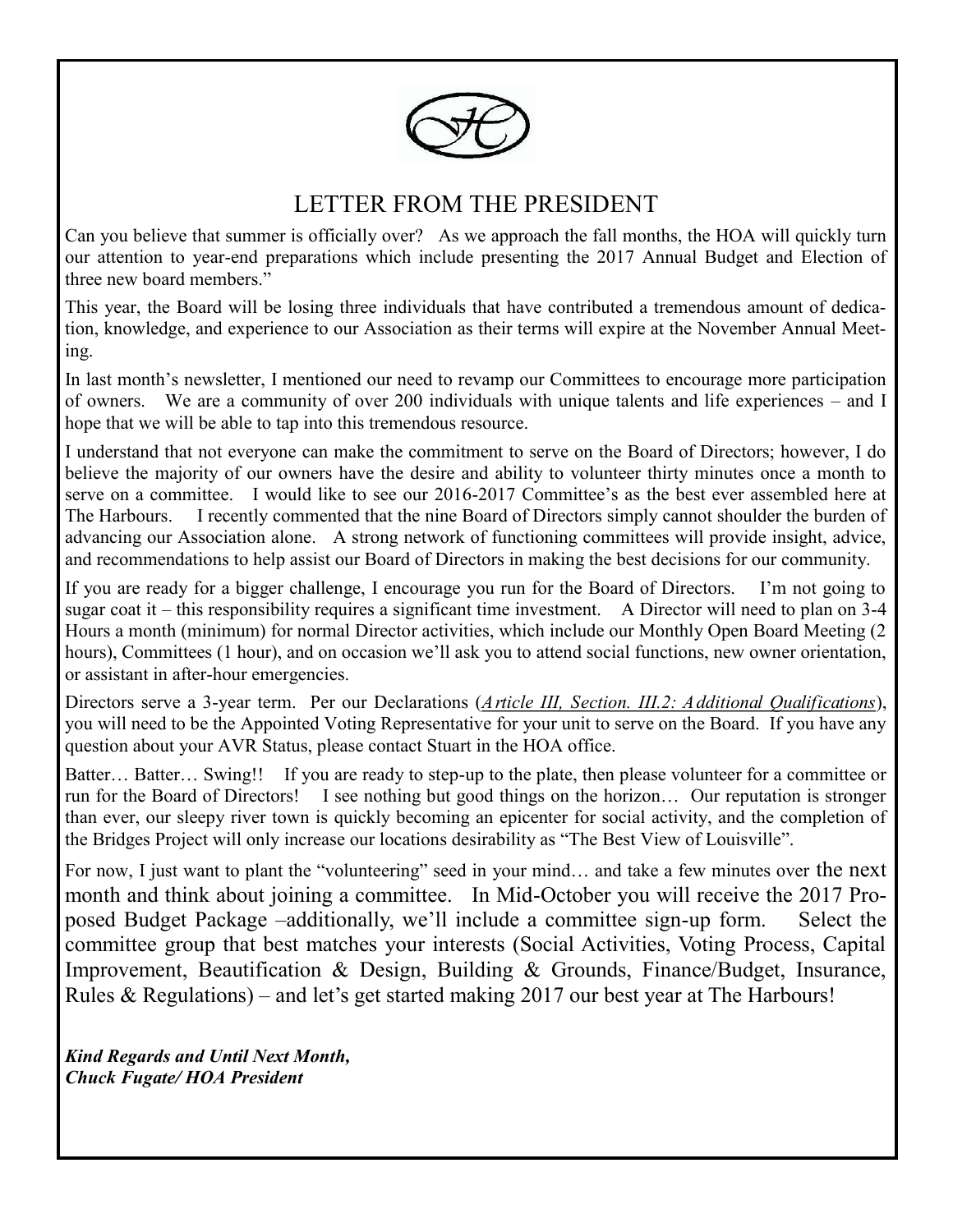## **GARAGE REPAIR UPDATE – Sept 9 2016**

On Thursday Sept  $1<sup>st</sup>$ , the Board of Directors assembled a special Board Meeting as requested by the Building and Grounds Committee. The B&G Committee requested the board to approve the proposal for having the surface of the  $6<sup>th</sup>$  level parking garage improved and repaired. The process identified by our 2015 Engineering Study required that we use a common process of grinding down a layer of the concrete, making repairs, and then applying a polymer layer to protect the remaining concrete from water, salt, usage, and other environmental damage. This was to be the first process in many years of garage improvements that should help reduce our water issues within the structure while also preserving and extending the useful life of the garage.

After nearly four years of debate and after informing our owners of the needed repairs during last year's pre-annual meeting, the committee worked closely with our Reserve Study engineers to reschedule items in our long term capital planning program to make room for these necessary repairs. The long term capital improvement plan was able to accommodate the request without requiring any new funding for the next two years. (meaning that  $2016 \&$ 2017 capital reserve funding amounts remained the same.) Therefore, the capital reserve program was modified early this spring to allow for \$135,000 in garage repairs this year and nearly another \$55,000 in repairs in 2017.

Therefore, the board accepted the request and approved the work to be started during the first week of October in order to ensure completion while outside temperatures remain within the guidelines of applying the new polymer. (outside temps must be 40 degrees or rising to apply the polymer).

Keep in mind that the board and the B&G committee have made great efforts in performing our due diligence to ensure we are protecting the building while being careful guardians of your money. Based on our interpretation of the Declarations, this expense likely falls under our standard proration's of sharing expenses. Remember, it is the structure we are trying to preserve, not improving the  $6<sup>th</sup>$  deck solely for the benefit of the owners that park on that level.

However, due to demands and threat of legal action by a small group of owners that feel that the expenses for the garage repairs should be assessed and charged to each owner that owns a parking space as opposed to our standard proration's based on unit square footage…. I have decided as President to not exercise my authority to sign a contract for repairs as granted by the Board of Directors. I want you to know that this greatly disturbs me as I have great trust and faith in the work and recommendations of our B&G Committee.

Therefore, the Board will hire an attorney to review our Declarations and provide a written letter of opinion on how we shall handle the distribution of costs associated to the Limited Common areas. I hope that we can have resolution prior to our annual meeting, as time is of the essence. As each season passes while entangled in gridlock of indecision, we risk the health of our parking structure and the long term financial health of our association.

Stay tuned…..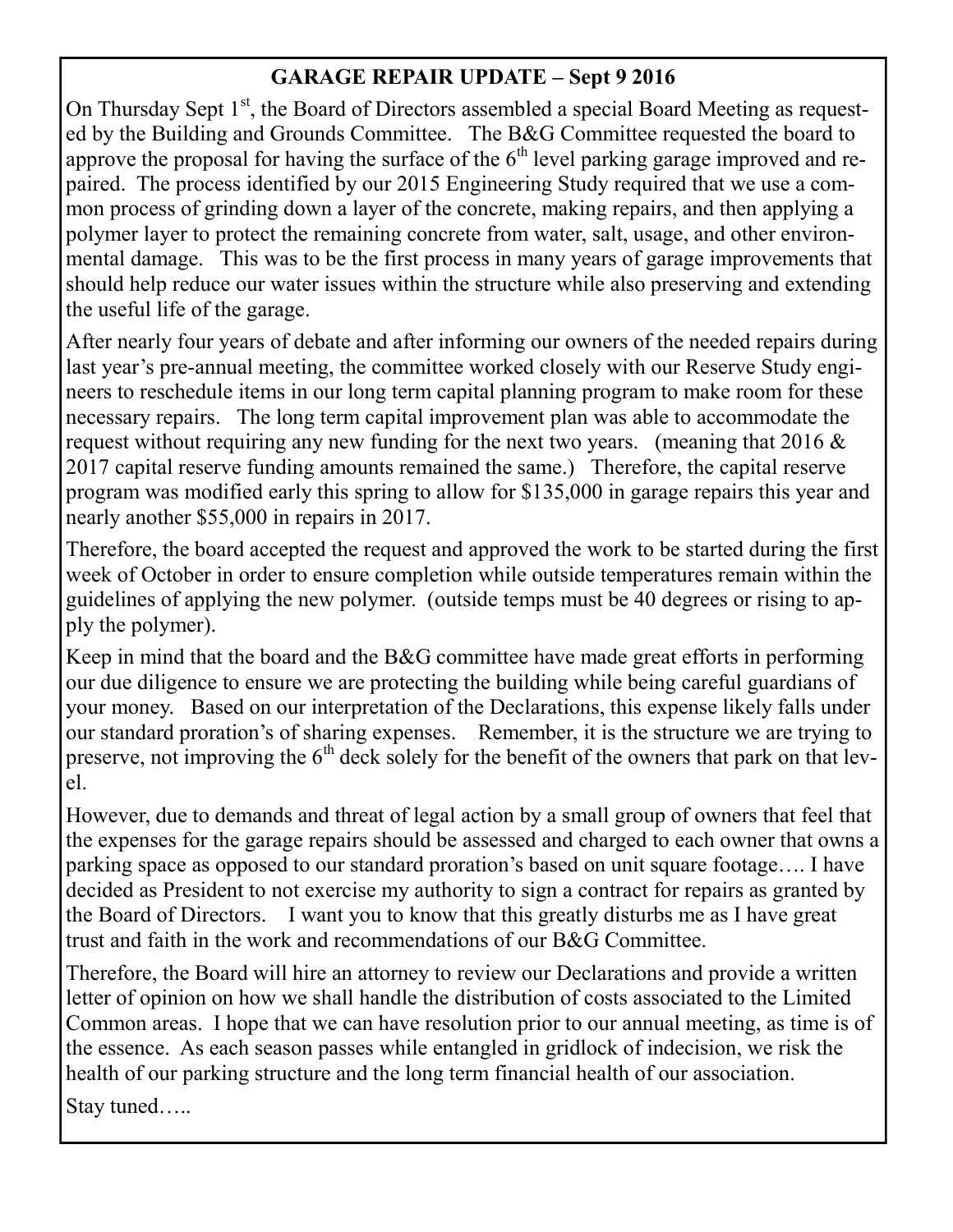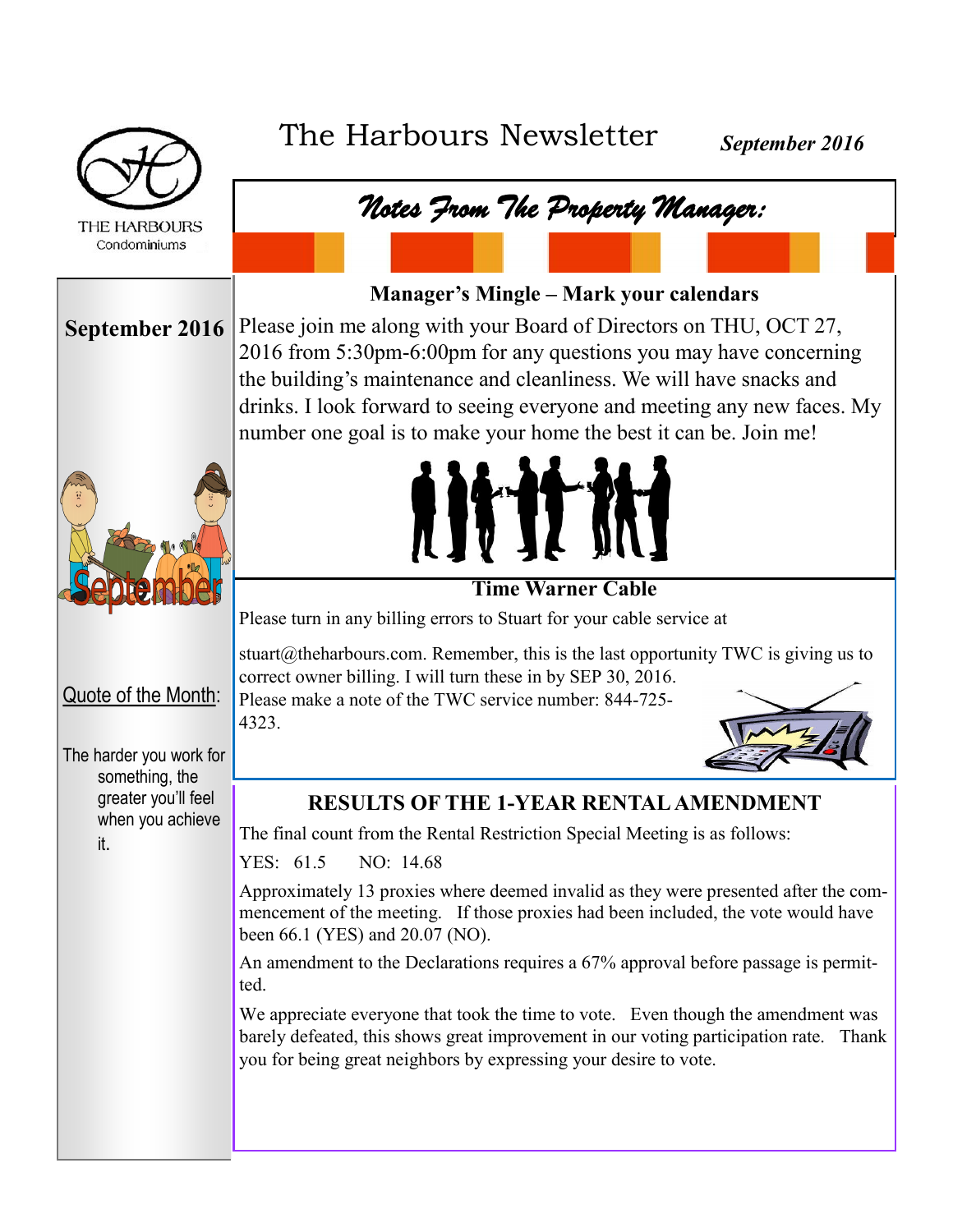

# The Harbours Newsletter *September 2016*



# $\eta$ otes From The Property Manager: **{CONT.**}

#### **Outstanding violations or request for follow up**

| #        | <b>Issue</b>                                |  |  |
|----------|---------------------------------------------|--|--|
| 3 units  | ARA approvals                               |  |  |
| 31 units | Corridor door repair requests               |  |  |
|          | Balcony drainage repair                     |  |  |
|          | Non-compliant with unit liability Insurance |  |  |
|          | Lobby floor damage on move out              |  |  |
|          | Parking violation                           |  |  |
|          | Dog barking                                 |  |  |
|          | Pet violation                               |  |  |
|          | Rental lease violation                      |  |  |
|          | Unit number not on door                     |  |  |
|          | Key on file reminder                        |  |  |
|          | Smoke Test violation - \$150 fine.          |  |  |
|          |                                             |  |  |

## **Need some help from 4th floor owners**

Someone is utilizing the flower pots to hold open the double doors from the corridor to the service elevator. They also use the door mat to do the same thing. Have you seen this person? Please assist me in keeping the doors closed as they provide a nice sound barrier to the elevator noise and this affects proper air flow throughout the building. I appreciate any assistance that can be provided here.

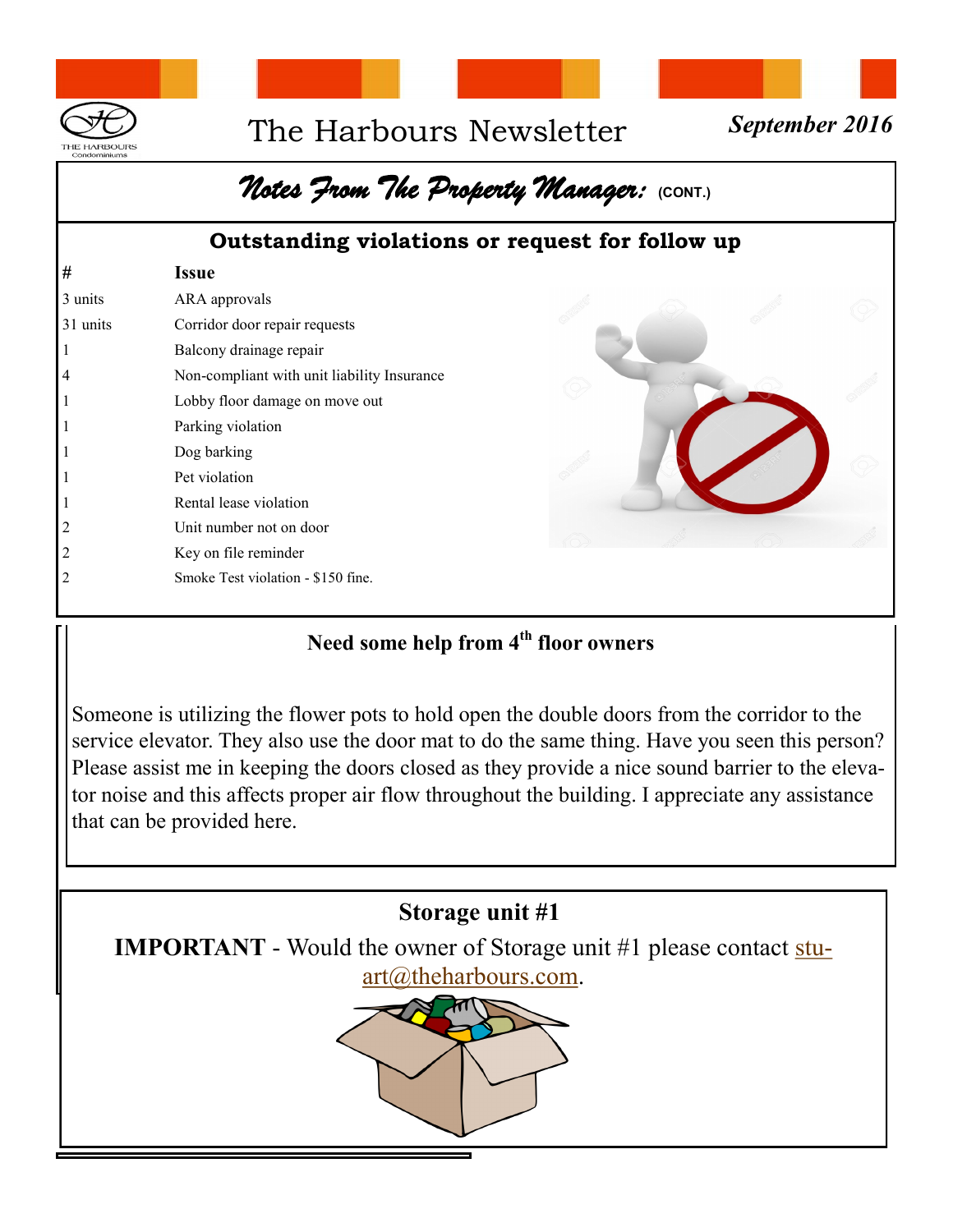



#### **Staff News**

Bill, Lobby Attendant experienced a severe pain here at the Harbours and was rushed to the hospital via ambulance last week. This turned out to be a back issue and he had surgery this week. Until his return, we will have someone else in his place. We wish Bill a speedy recovery!

As I continue to tweak our labor model here at the Harbours, we have acquired a temporary worker on staff to assist us with numerous special projects as we elevate our standards. His name is Bill also. We may anticipate bringing on additional staff to maintain the building to a higher standard or make additional positions permanent.

#### **Furniture in the common areas**

Any unwanted furniture should not be deposited in the common areas of the building. If you want to discard a piece of furniture, please do so by contacting a local charity who will remove it for you and someone else can put your gift to good use. In addition, upholstered furniture can carry bed bugs and other bacteria that could spread to the entire community very quickly when placed in common areas.

#### **On my Radar!**

As your Property Manager, my focus is on our building! I am now making extraordinary efforts to elevate our standard of care of the physical building and the interior cleanliness. It is important to me that any streetscape view, corridor view or landscape view present an impactful caring of the building. Let me explain: When you pull up to the Harbours, first impressions mean everything. The lot should have no debris in it, no cobwebs under the entrance and the lights should be shiny and bright. The landscape should be finely manicured. Utilizing my walks and our new work order documentation system, we are slowly but surely elevating the property's care to a new standard! We encourage our staff to define a true critical eye to anything out of place.

Our entrances should telegraph the cleanliness inside and there should not be one standard inside and another standard outside. We are now preparing the parking garage entrances into the building. Like I said, these entrances should be as clean as the corridor carpet and maintained as such. I am excited as we detail clean these entrances, paint them, power wash them and reach a standard we can all be proud of!

In the future, please check out the garage lights! We are in the process of scrubbing them clean!

Stay tuned as we continue to make progress in this area.

#### **How do you like to receive the newsletter?**



Please contact Allison at [allison@theharbours.com](mailto:allison@theharbours.com) on how your unit would like to receive the newsletter. We want to make sure everyone is receiving a copy!



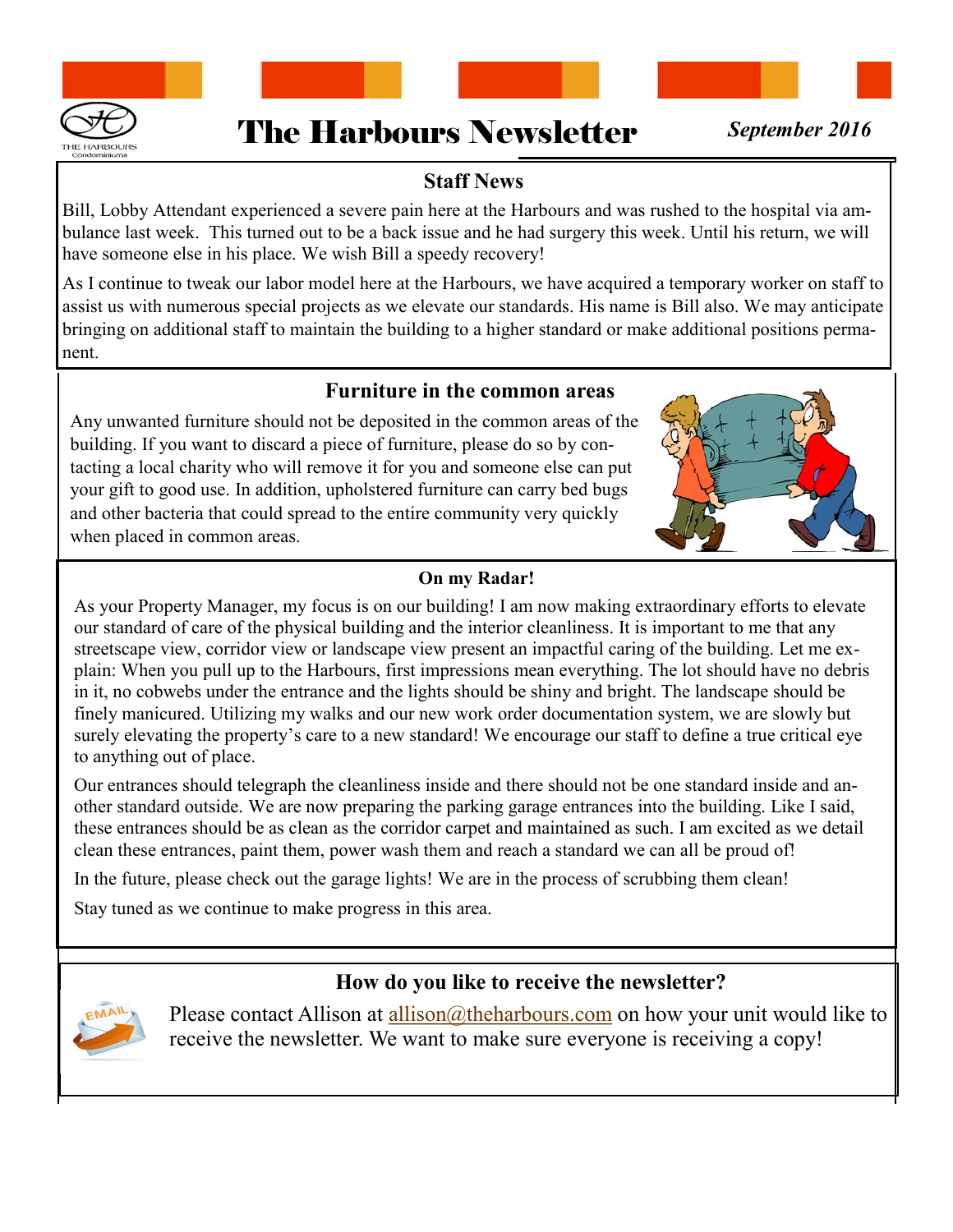# **Financials – JUL**

|                              | <b>MTD ACT</b> | <b>MTD BUD</b> | <b>YTD ACT</b> | <b>YTD BUD</b> | <b>LYTDA</b> |
|------------------------------|----------------|----------------|----------------|----------------|--------------|
| Revenue                      | 84,105.60      | 87,047.17      | 592,844.91     | 609,331.15     | 587,484.51   |
|                              |                |                |                |                |              |
| <b>Salary Expense</b>        | 22,789.08      | 26,450.00      | 155,700.04     | 185,150.00     | 177,434.75   |
| <b>Operations Expense</b>    | 1,369.17       | 1,745.00       | 15,408.11      | 10,915.00      | 11,047.78    |
| Meetings/Thunder             | $\theta$       | 200.00         | 5,602.58       | 6,230.00       | 5,220.69     |
| Housekeeping EXP             | 698.99         | 325.00         | 4,083.75       | 5,115.00       | 4,101.44     |
| Maintenance Expense 5,019.65 |                | 3,190.00       | 32,695.91      | 24,880.00      | 23,386.98    |
| Service Expense              | 2,547.01       | 3,450.00       | 36,826.91      | 29,645.00      | 30,393.15    |
| Professional Expense         | 608.25         | 280.00         | 5,331.10       | 5,710.00       | 3,465.41     |
| <b>Utility Expense</b>       | 20,954.53      | 23,276.00      | 167,111.90     | 184,935.00     | 165,756.47   |
| Taxes & Insurance            | 25,496.46      | 7,000.00       | 47,690.08      | 44,770.00      | 50,155.34    |
| <b>Total Operating EXP</b>   | 79,483.14      | 65,916.00      | 470,450.38     | 497,350.00     | 473,125.21   |
|                              |                |                |                |                |              |
| <b>Net Operating Income</b>  | 4,622.46       | 21,131.17      | 122,394.53     | 111,981.15     | 114,359.30   |

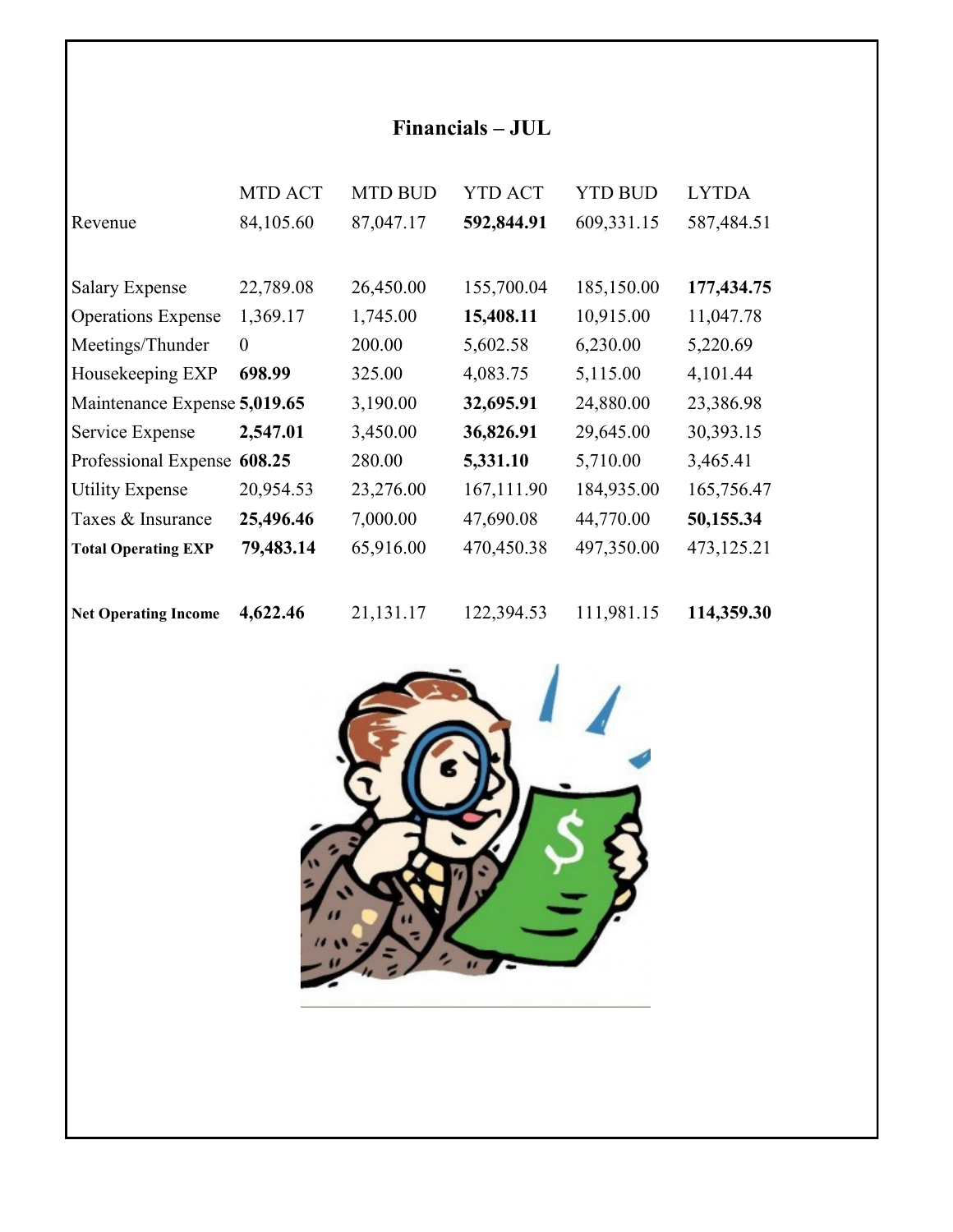Letter to the editor:

After about 5 years as president of the homeowners association and about a half zillion years of life I am bowing out and will not run for the board for another term. I wanted to write this note to thank all the owners and the board members that were so supportive over the years and made the job so rewarding. I also want to say that had I never served on the board I would never have had a chance to meet many of you and I regard that as one of the most important rewards that came my way.

I encourage all of you to run for a position and at least offer to help the association by volunteering to serve on the board. I believe everyone owes it to the association to serve in one capacity or another at some point. Please donate some of your time to help try to make things a little better for everyone at the Harbours. Please consider running and serving on the board.

Thank you for your past support. I look forward to my "retirement".

Russ Johnson